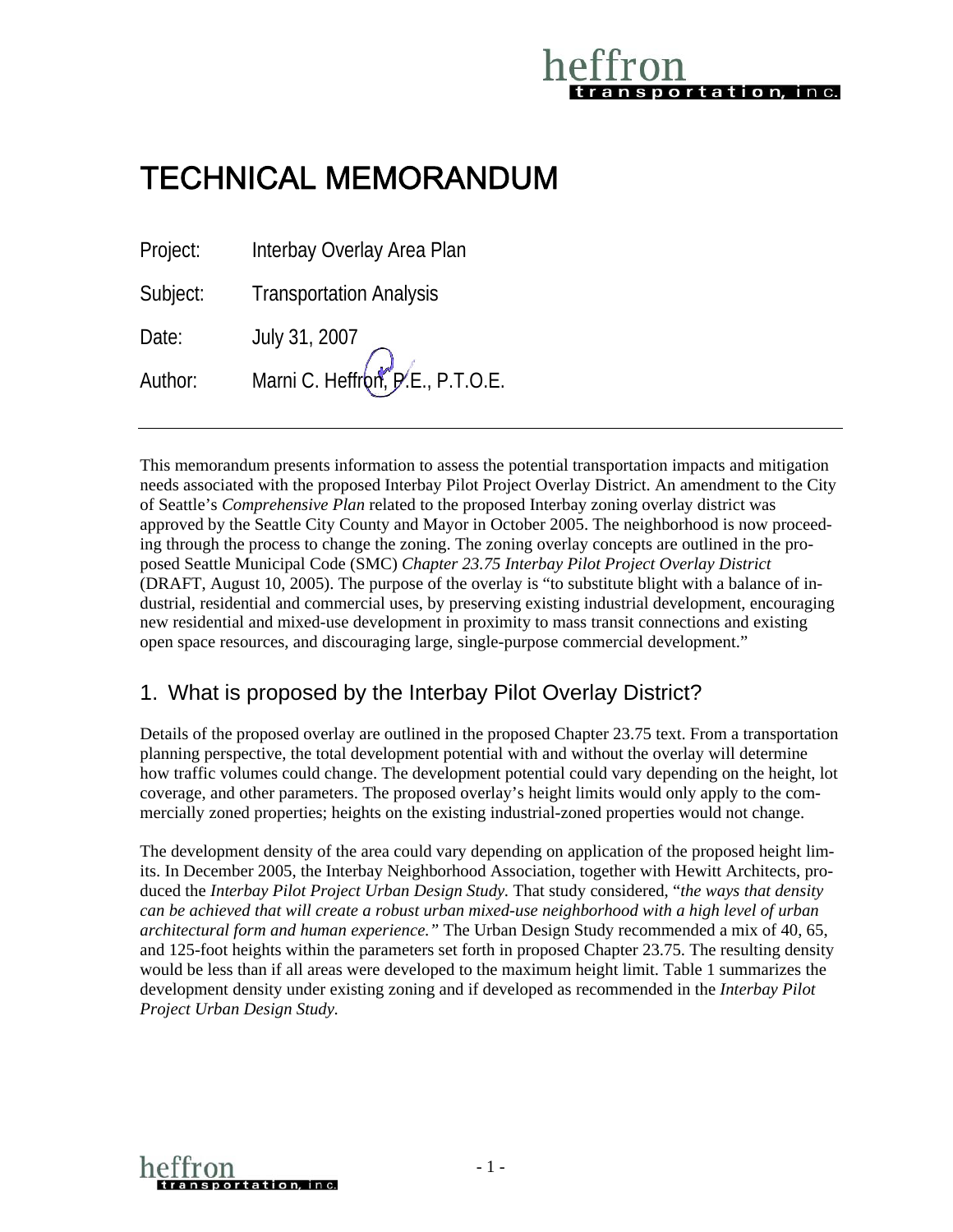|                                      |                            | Proposed Density at Build Out <sup>1</sup> |                          |  |  |
|--------------------------------------|----------------------------|--------------------------------------------|--------------------------|--|--|
|                                      | Zoning Height              | Residential<br>Retail                      |                          |  |  |
| <b>Existing Zoning</b>               | 40 feet                    | 162,000 sf                                 | $123$ units <sup>1</sup> |  |  |
| Overlay Zoning Proposal <sup>2</sup> | Mixed 40, 65, and 125 feet | 157,000 sf 3                               | 1,341 units $4$          |  |  |
| Net Change Due to Overlay            |                            | $<$ 5,000 sf $>$                           | 1,218 units              |  |  |

#### <span id="page-1-1"></span>Table 1. Development Densities in Interbay Pilot Project Overlay Area

*1. Source: DPD, Aug 2005.* 

*2. Source: Interbay Pilot Project Urban Design Study, December 2005.* 

*3. Source: Interbay Pilot Project Urban Design Study, December 2005. Retail density reduces by 5,000 SF in the existing C-1 zone due site constraints. It is worth noting that without the Overlay District it is likely the industrial area would see a substantial increase in auto-dominated retail.* 

*4. Maximum density with all residential built to 125-foot height limit estimated to be 1,341 units.*

## 2. What land uses are in the area today?

Existing land uses within and immediately adjacent to the Interbay Pilot Overlay District were determined using King County Tax Record, July 2004. These data were separated into blocks defined by the City's plat maps. [Table 2 s](#page-1-0)ummarizes the size of existing land uses for various blocks.

|              |                                              | Existing Land Use (Square footage) |        |         |             |        |  |
|--------------|----------------------------------------------|------------------------------------|--------|---------|-------------|--------|--|
| <b>Block</b> |                                              | Ind/Mfg/                           |        |         |             |        |  |
| #            | Approximate Location                         | Whse                               | Retail | Office  | Residential | Church |  |
| 19           | North of Dravus Btwn 16th & 17th             |                                    | 27,203 | 47,701  |             |        |  |
| 20           | South of Dravus btwn 16 <sup>th</sup> & 17th |                                    | 9,052  | 10,065  | 7,800       |        |  |
| 22           | South of Dravus, East of 16th                |                                    | 1.447  | 19,584  | 980         |        |  |
| 23           | North of Dravus, East of 16th                |                                    | 2,400  | 21,112  |             | 14,438 |  |
| 24           | North of Bertona, East of 16th               | 53,951                             |        | 18,180  |             |        |  |
| 102          | North of Ruffner, East of Thorndyke          | 20,980                             |        | 4,000   |             |        |  |
| 103          | North of Ruffner, West of Thorndyke          | 47,626                             |        |         |             |        |  |
| 113          | North of Bertona, West of Thorndyke          | 44,080                             |        | 26,500  |             |        |  |
| 114          | North of Bertone, East of Thorndyke          | 6,162                              |        | 7,994   |             |        |  |
| 115          | North of Dravus, West of 17th                | 79,008                             |        | 10,874  |             |        |  |
| Total        |                                              | 251,807                            | 40,102 | 166,010 | 8,780       | 14,438 |  |

#### <span id="page-1-0"></span>Table 2. Existing Land Uses in Interbay Area

*Source: INA, July 2005. Square footages were based on King County Tax records from 2004.* 

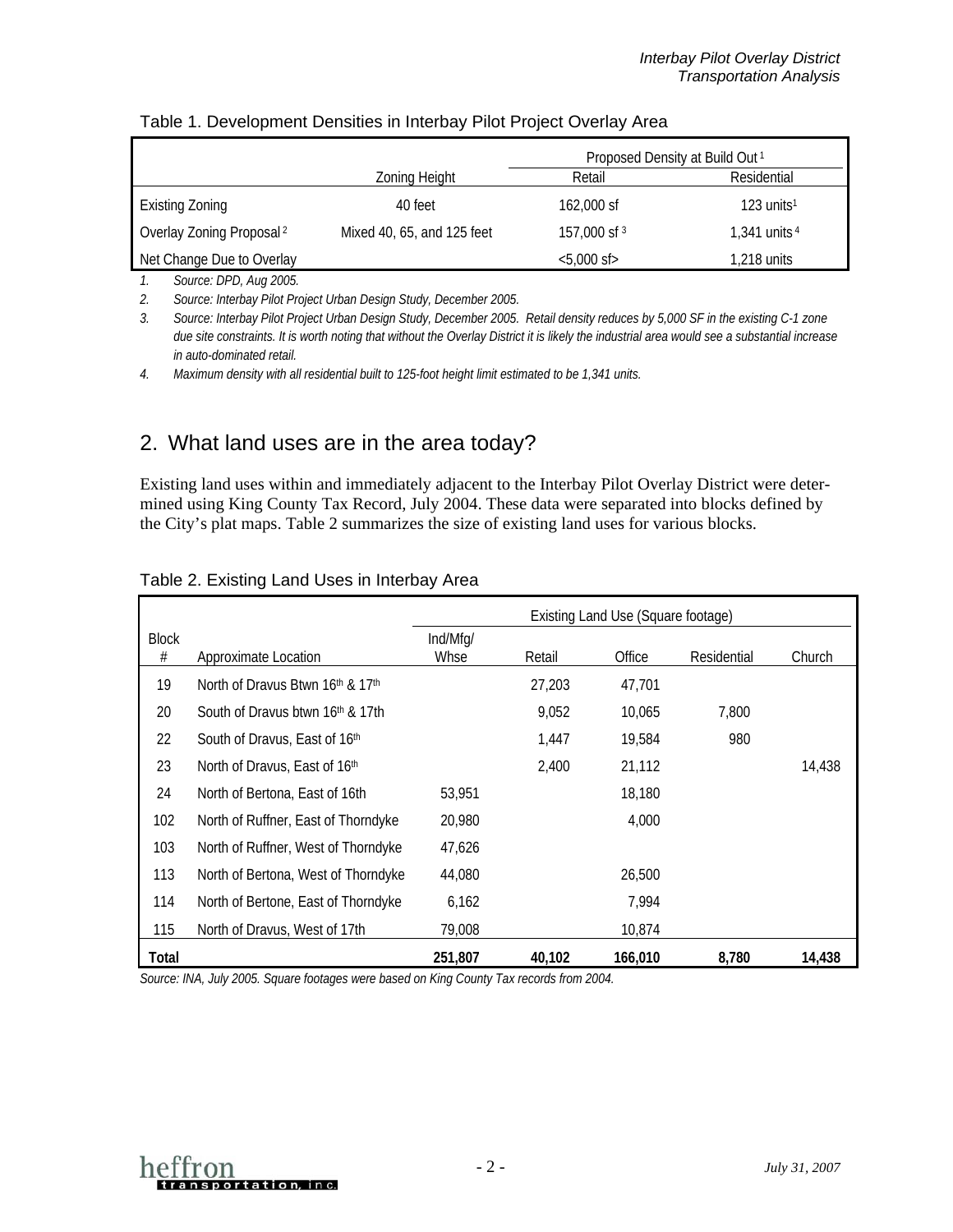## 3. What are the existing traffic volumes and operations on W Dravus Street?

A two-day traffic count was performed on W Dravus Street at 17<sup>th</sup> Avenue W on September 13 and 14, 2004. This count was compiled to determine the average hourly volumes by direction, as shown on [Figure 1.](#page-2-0) This graph shows that W Dravus Street is similar to most arterial streets in Seattle: it has two distinct peak periods—one in the morning and another in the afternoon. The AM peak hour occurred from 8:00 to 9:00 A.M. and the PM peak hour occurred from 5:00 to 6:00 P.M. The PM peak hour volumes are about 16% higher than the AM peak hour volumes, which is also typical of many areas in Seattle.



<span id="page-2-0"></span>Figure 1. Existing Traffic Volumes on W Dravus Street

Over the past few years, peak period turning movement counts have been performed at the following five intersections along W Dravus Street. All five intersections were counted during the PM peak period (4:00 to 6:00 P.M.).

- W Dravus Street SB Ramps/15<sup>th</sup> Avenue W (Heffron, May 2004)
- W Dravus Street NB Ramps/15<sup>th</sup> Avenue W (Heffron, May 2004)
- W Dravus Street/20<sup>th</sup> Avenue W (Magnolia Bridge Study, June 2002)
- W Dravus Street/17<sup>th</sup> Avenue W (Heffron, September 2004)
- W Dravus Street/ $16<sup>th</sup>$  Avenue W (The Transpo Group, 2001)

These counts were examined and compiled to determine the existing PM peak hour volumes reflecting year 2004 conditions. These volumes are shown on [Figure 2.](#page-3-0)

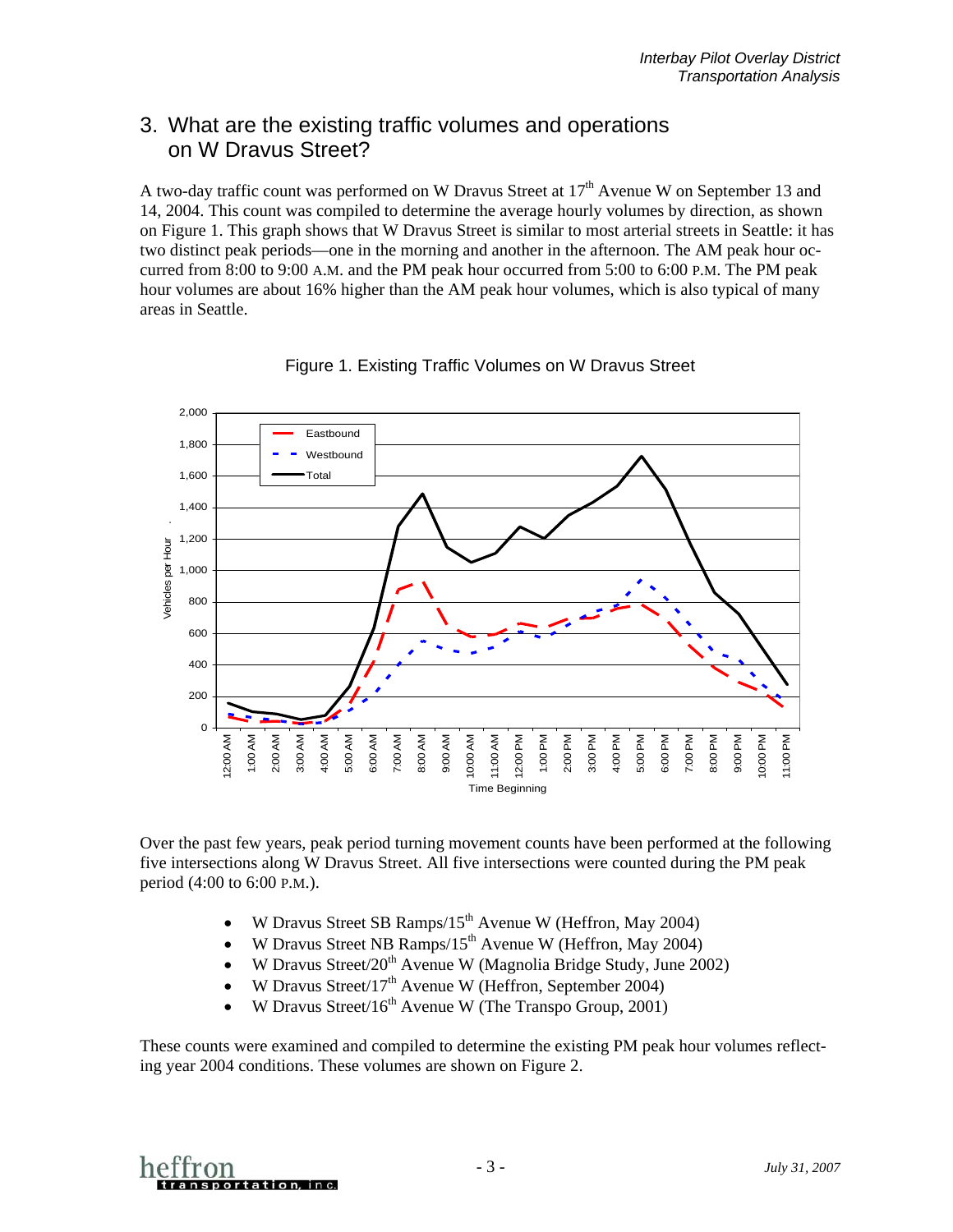<span id="page-3-0"></span>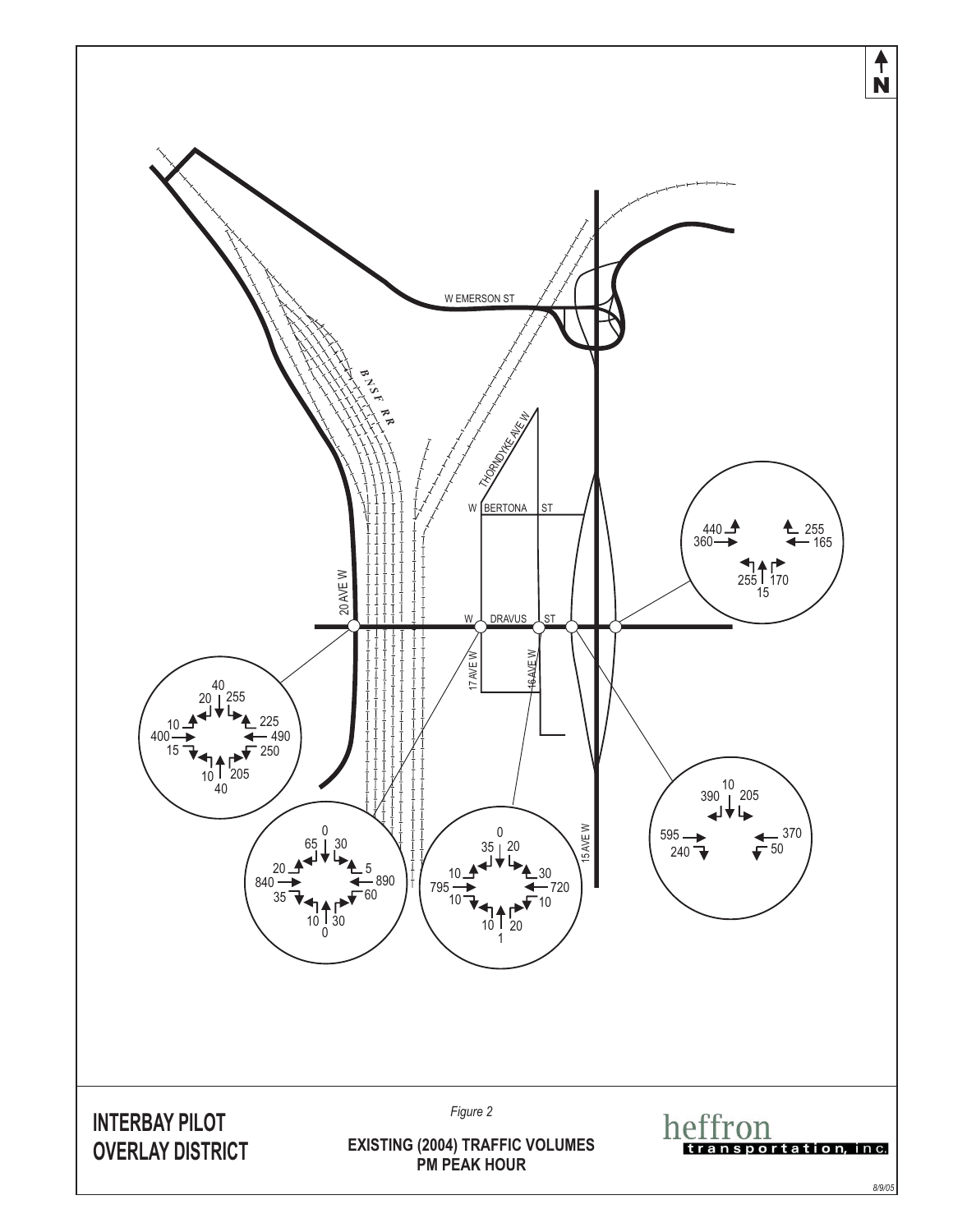Traffic operations are defined by level of service. Level of service (LOS) is a qualitative measure used to characterize traffic operating conditions. Six letter designations, "A" through "F," are used to define level of service. LOS A is the best and represents good traffic operations with little or no delay to motorists. LOS F is the worst and indicates poor traffic operations with long delays.

There are currently three signalized intersections along W Dravus Street in the Interbay area: one at each of the ramps with 15<sup>th</sup> Avenue W and one at 20<sup>th</sup> Avenue W. The signals at the 15<sup>th</sup> Avenue W interchange, however, operate in an all-way-flash mode during the PM peak period, which makes these intersections all-way stops. All other intersections along W Dravus Street are controlled with stop signs on the minor street approach.

[Table 3](#page-5-0) summarizes the existing levels of service for intersections along W Dravus Street. As shown, the intersection at the northbound  $15<sup>th</sup>$  Avenue W Ramps, and turns from  $17<sup>th</sup>$  Avenue W currently operate at LOS F during the PM peak hour. Other intersections and movements operate at LOS C or better.

### 4. How would other projects in the area affect traffic volumes and operations on W Dravus Street?

Even if no new development occurs in the Interbay area, traffic volumes on W Dravus Street could change due to growth in the surrounding neighborhoods. The biggest single proposed project in the area is the Port of Seattle's North Bay Redevelopment. In addition, in-fill development in both the Magnolia and Queen Anne neighborhoods could occur.

Traffic analysis performed for the Port of Seattle's North Bay project (*North Bay Master Plan Draft Environmental Impact Statement*, April 2005) determined that local traffic in Magnolia would grow at 0.5% per year during the AM peak hour and at 0.4% per year during the PM peak hour. These growth rates do not include the North Bay project and are reasonable given the area's potential for infill development. The 2000 Census determined that there were 8,878 households in Magnolia (including single-family residents, multi-family housing military housing, and senior housing). The City's longrange forecasts predict that by the year 2030 there will be 9,940 households in Magnolia, a 0.4% per year increase from the year 2000. Total employment is expected to increase from 7,513 employees in the year 2000 to 8,733 by the year 2030, a 0.5% per year increase.

The North Bay project itself is expected to add traffic to W Dravus Street with the reopening of the connection to  $20<sup>th</sup>$  Avenue W. North Bay's Preferred Alternative is projected to add about 330 PM peak hour trips to  $20<sup>th</sup>$  Avenue W at Thorndyke Street, of which about 120 trips would use the W Dravus Street corridor (source: *North Bay Master Plan Final EIS,* July 2005).

Level-of-service analysis was performed to determine how the intersections along W Dravus Street would operate in the year 2030 without new development of the Interbay overlay area. This analysis assumes growth in background traffic on W Dravus Street and only a small amount of growth in the Interbay overlay area. It does not assume any major development projects would occur in this area. The level of service results are summarized in [Table 3.](#page-5-0) The table shows that most intersections along the corridor would experience increased congestion without the rezone. The intersections at W Dravus Street/17<sup>th</sup> Avenue W and at the W Dravus Street/15<sup>th</sup> Avenue W intersection would operate at LOS F conditions in 2030.

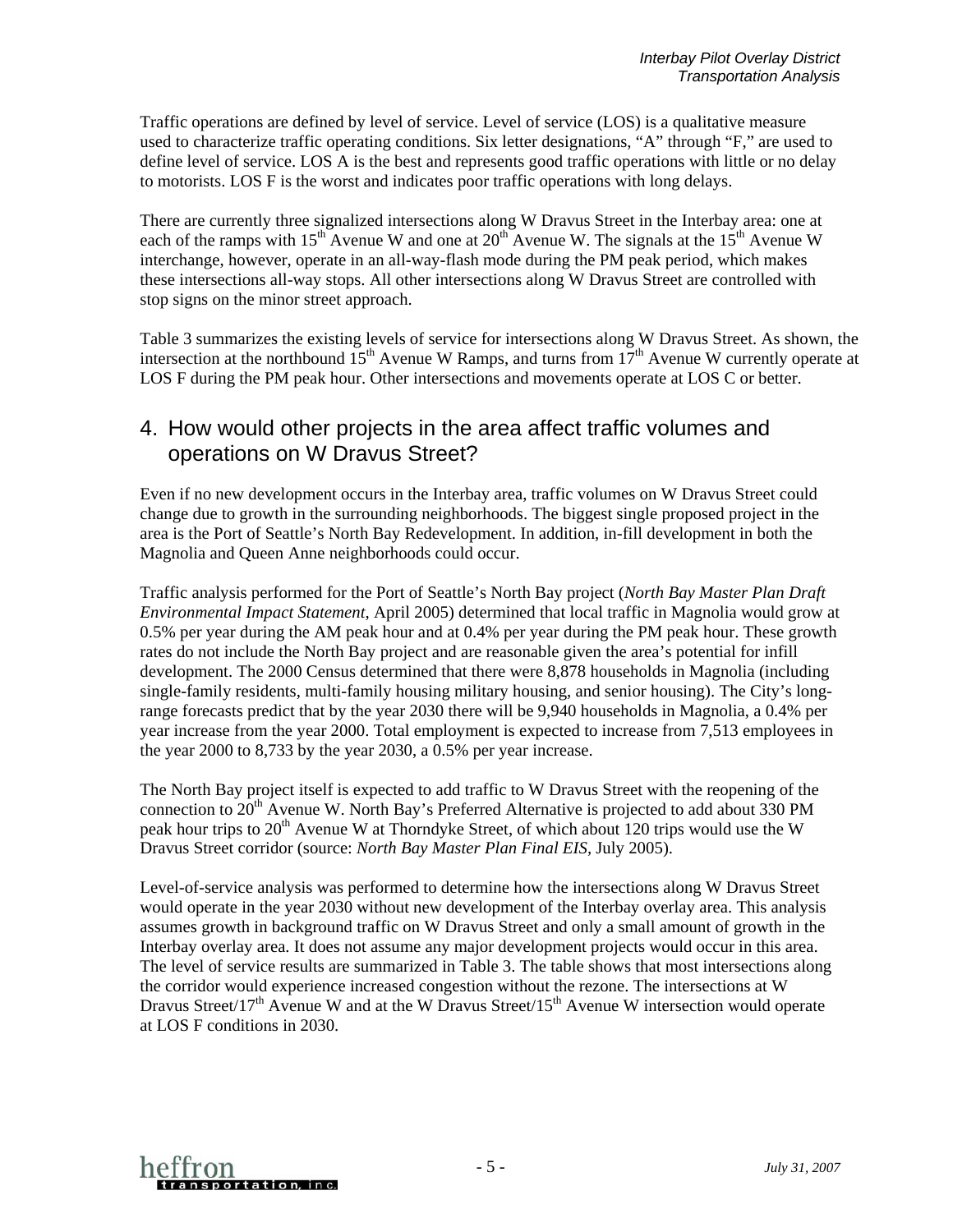|                                                                                                                                 | Existing (2004)  |                    |                  | Year 2030 Without New<br>Development in Interbay |
|---------------------------------------------------------------------------------------------------------------------------------|------------------|--------------------|------------------|--------------------------------------------------|
| <b>Signalized Intersection</b>                                                                                                  | LOS <sup>1</sup> | Delay <sup>2</sup> | LOS <sup>1</sup> | Delay <sup>2</sup>                               |
| W Dravus Street/20th Avenue W                                                                                                   | B                | 10.9               | C                | 30.3                                             |
| All-way Stop-Controlled Intersection                                                                                            | <b>LOS</b>       | Delay              | LOS.             | Delay                                            |
| W Dravus Street/15th Avenue W - Northbound Ramps 4                                                                              | F                | 53.0               | F                | 134.5                                            |
| W Dravus Street/15 <sup>th</sup> Avenue W – Southbound Ramps <sup>4</sup>                                                       | C                | 20.8               | D                | 34.7                                             |
| <b>Unsignalized Intersections</b>                                                                                               | LOS              | Delay              | LOS.             | Delay                                            |
| 17th Avenue W/W Dravus Street<br>All turns from northbound 17 <sup>th</sup> Avenue W<br>All turns from southbound 17th Avenue W | E<br>F           | 39.6<br>86.6       | F                | 61.3<br>99.4                                     |
| 16 <sup>th</sup> Avenue W/W Dravus Street<br>All turns from northbound 16th Avenue W<br>All turns from southbound 16th Avenue W | B<br>C           | 15.0<br>15.1       | С                | 17.8<br>16.5                                     |

#### <span id="page-5-0"></span>Table 3. PM Peak Hour Level of Service – Existing and Year 2030 Without Development

*Source: Heffron Transportation, August 2005. All levels of service reflect the HCM methodology from the Synchro 6.0 software.*

*1. Level of service.* 

*2. Average seconds of delay per vehicle.* 

*3. For the future conditions, this intersection was evaluated as a "clustered" intersection in which the various movements at both intersections operate with a coordinated signal phasing plan.* 

*4. This intersection currently operates in a "flashing mode" during the PM peak hour, which indicates all-way-stop control.* 

## 5. How much additional traffic would the proposed overlay generate?

Trip generation for the overlay properties was determined using similar methods and assumptions as were used for the *North Bay Master Plan Draft EIS* (Port of Seattle, April 2005). The methods and assumptions were outlined in detail in Volume II of the North Bay DEIS, Appendix J. The basic steps are:

- 1. Use rates and equations in the Institute of Transportation Engineers (ITE) *Trip Generation* to determine the total number of person trips that would be generated by the new retail and residential uses that could be developed.
- 2. Use the methodology in the ITE *Trip Generation Handbook* to determine the percentage of trips that may be made between uses in Interbay. This would include trips between the residential and the retail uses. Using this methodology, it was determined that about 11% of the trips would be made between the residential and retail uses in Interbay. This does not account for additional walk-in trips that might come from existing industrial uses or the nearby parks. These were accounted for separately in the mode-of-travel analysis described below.
- 3. Apply mode-of-travel assumptions to determine the number of trips that would be made by automobile. It was assumed that 85% of the retail trips and 65% of the residential trips would occur by automobile. The remaining trips would be walking, bicycle, or transit trips.

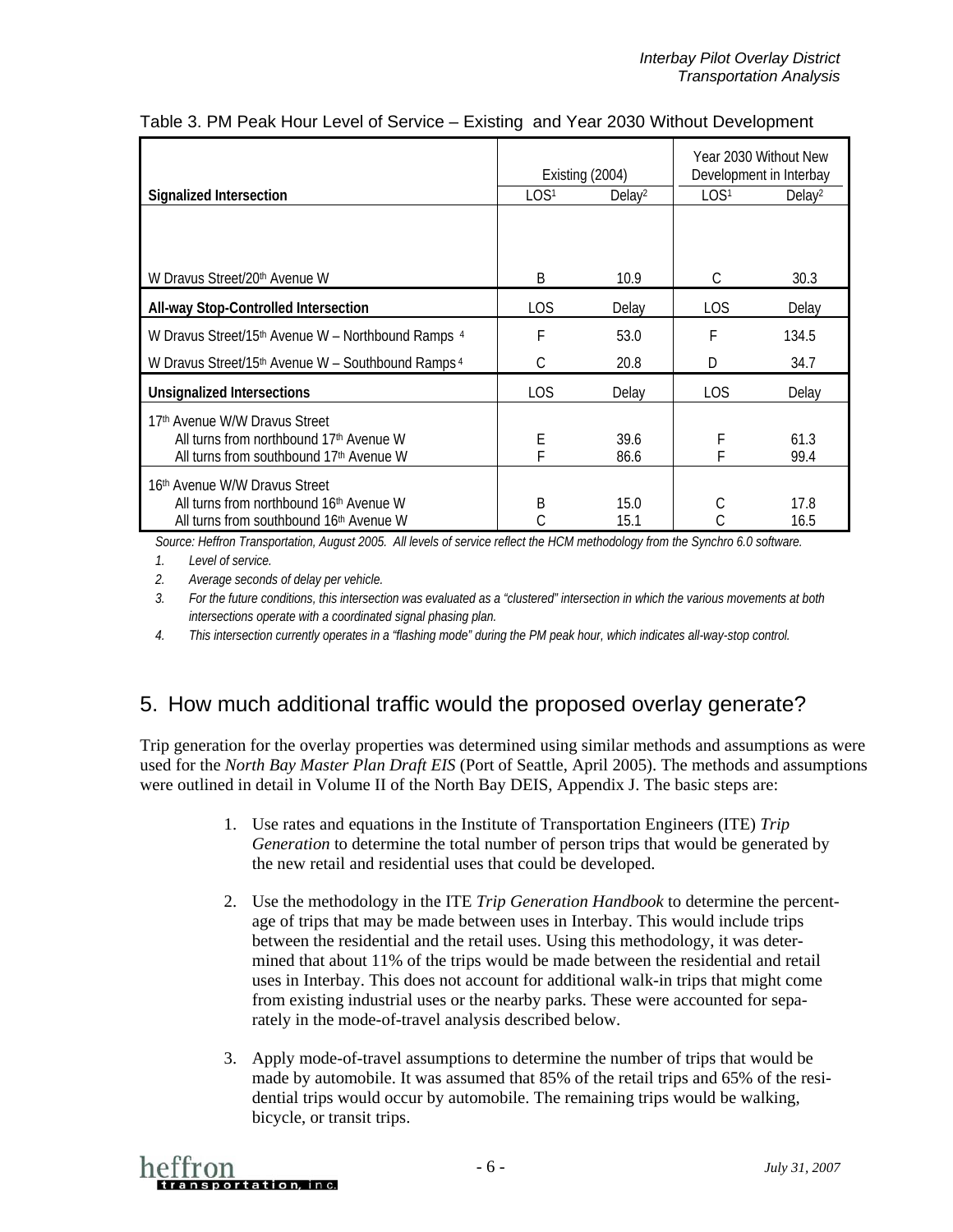4. Separate the retail trips based on various trip-making characteristics. This includes estimating the number of pass-by trips that would come from existing traffic passing by the site on W Dravus Street, and diverted-linked trips that may divert off of  $15<sup>th</sup>$ Avenue W to shop in Interbay. It was assumed that 26% of the retail trips would be pass-by trips and 20% would be diverted-linked trips.

Table 4 summarizes the resulting trip generation for the overlay properties. This calculation uses the recommended development densities described previously. This includes constructing 157,000 sf of retail space plus 1,341 residential units. The detailed trip generation calculation is attached.

|                                | Trip      | Daily          |                            |                 |                            |                 |                 |                 |
|--------------------------------|-----------|----------------|----------------------------|-----------------|----------------------------|-----------------|-----------------|-----------------|
|                                | Component | Vehicle        | AM Peak Hour Vehicle Trips |                 | PM Peak Hour Vehicle Trips |                 |                 |                 |
| Land Use                       | %         | <b>Trips</b>   | In                         | Out             | Total                      | In.             | Out             | Total           |
| Retail - 157,000 sf            |           |                |                            |                 |                            |                 |                 |                 |
| <b>Primary Trips</b>           | 54%       | 3,764          | 68                         | 18              | 86                         | 198             | 148             | 346             |
| Diverted-Linked Trips          | 20%       | 1,394          | 16                         | 16              | 32                         | 64              | 64              | 128             |
| Pass-by Trips                  | 26%       | 1,812          | 21                         | $\overline{21}$ | 42                         | 83              | 83              | <u>166</u>      |
| <b>Total Retail Trips</b>      | 100%      | 6,970          | 105                        | 55              | 160                        | 345             | 295             | 640             |
| Residential - 1,341 Units      |           |                |                            |                 |                            |                 |                 |                 |
| <b>Primary Trips</b>           | 100%      | 5,280          | 85                         | 350             | 435                        | 315             | 170             | 485             |
| Diverted-Linked Trips          | 0%        | 0              | 0                          | 0               | 0                          | $\theta$        | 0               | 0               |
| Pass-by Trips                  | 0%        | $\overline{0}$ | $\underline{0}$            | $\underline{0}$ | $\overline{0}$             | $\underline{0}$ | $\underline{0}$ | $\underline{0}$ |
| <b>Total Residential Trips</b> | 100%      | 5,280          | 85                         | 350             | 435                        | 315             | 170             | 485             |
| <b>Total Project</b>           |           |                |                            |                 |                            |                 |                 |                 |
| <b>Primary Trips</b>           |           | 9,044          | 153                        | 368             | 521                        | 513             | 318             | 831             |
| Diverted-Linked Trips          |           | 1,394          | 16                         | 16              | 32                         | 64              | 64              | 128             |
| Pass-by Trips                  |           | 1,812          | 21                         | 21              | $\frac{42}{5}$             | 83              | 83              | <u>166</u>      |
| <b>Total Project Trips</b>     |           | 12,250         | 190                        | 405             | 595                        | 660             | 465             | 1,125           |

Table 4. Vehicular Trips Generated by Full Development of Interbay Overlay Area

*Source: Heffron Transportation, Inc. March 2006.* 

The above table shows that the overlay properties could generate up to about 12,250 vehicles per day, of which 595 would occur during the AM peak hour and 1,125 would occur during the PM peak hour. These are the total number of trips that would be generated by the properties, and does not account for any reduction in trips associated with uses that might be removed from those properties. Because the overlay would generate almost twice as many trips during the PM peak hour as during the AM peak hour, and because existing volumes are already higher during the PM peak hour, all subsequent operations analysis focuses on this time period.

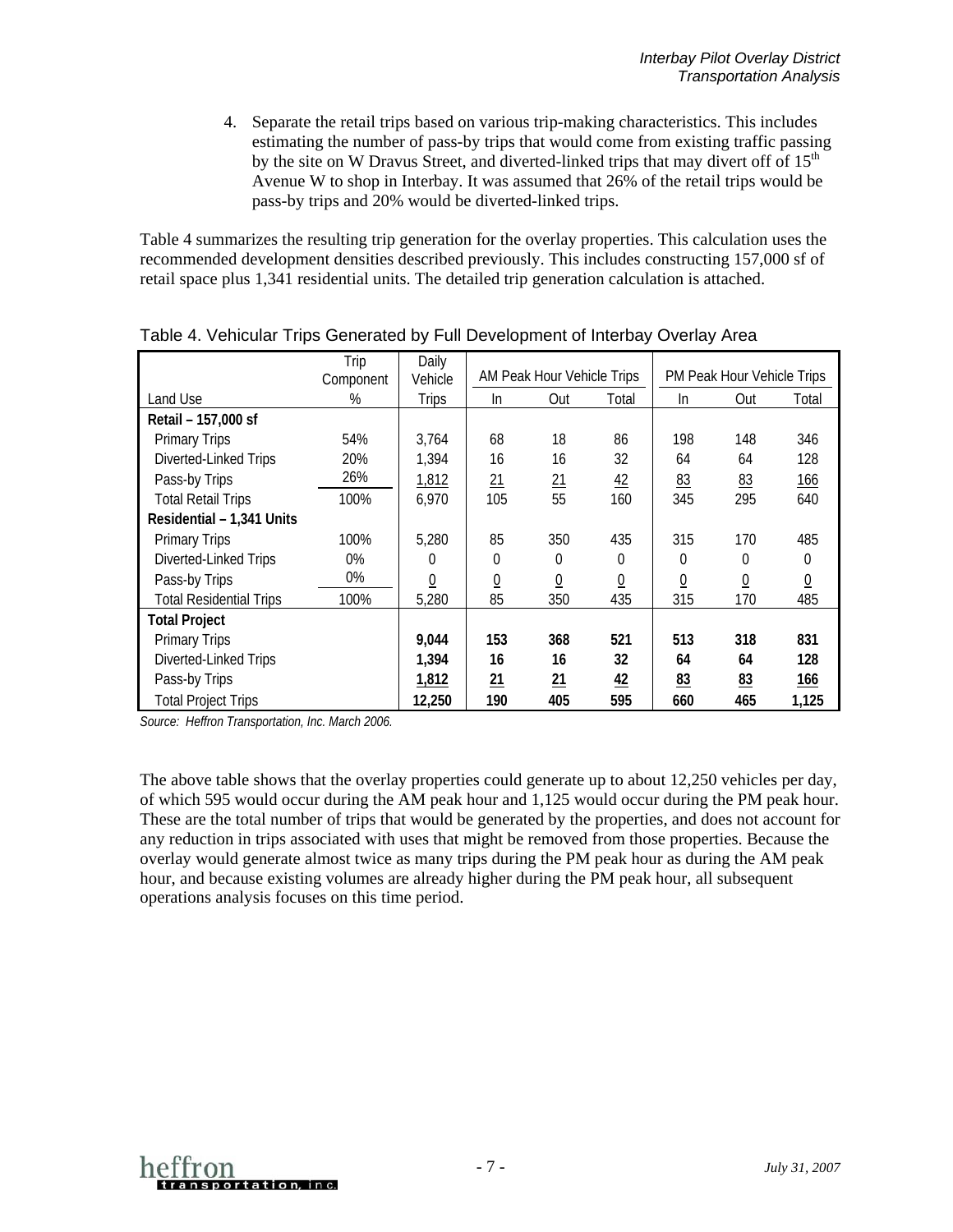## 6. How would the area's traffic change due to the Overlay?

Growth in the area is also possible under the existing zoning. As previously shown in [Table 1,](#page-1-1) the proposed overlay would increase the potential development density by about 1,218 residential dwelling units. The amount of retail space would be about the same for the overlay as for existing zoning. The net change in trips with and without the overlay is summarized in [Table 5.](#page-7-0) This shows that the proposed overlay would generate about 4,220 more vehicle trips per day than if the area built out under existing zoning. Of these increased trips, about 405 would occur during the AM peak hour and about 385 would occur in the PM peak hour.

|                                                         | Daily  | AM Peak Hour Trips |     | PM Peak Hour Trips |     |     |       |
|---------------------------------------------------------|--------|--------------------|-----|--------------------|-----|-----|-------|
|                                                         | Trips  | In                 | Out | Total              | In  | Out | Total |
| Trips generated by build-out of existing zoning         | 8,030  | 115                | 75  | 190                | 375 | 365 | 740   |
| Trips generated by build-out of proposed overlay zoning | 12,250 | 190                | 405 | 595                | 660 | 465 | 1,125 |
| Net change due to overlay zoning                        | 4.220  | 75                 | 330 | 405                | 285 | 100 | 385   |

#### <span id="page-7-0"></span>Table 5. Net Change in Trip Generation Due to Overlay

## 7. How would the proposed overlay affect traffic operations on W Dravus Street?

The total number of PM peak hour trips (not the net increase) that could be generated by the overlay properties were assigned to the roadway network using the trip distribution pattern shown on [Figure 3.](#page-8-0) The trips from the properties in the overlay area are shown on [Figure 4.](#page-9-0)

As described above, the trip generation calculation does not take credit for trips that are already being generated by the properties in the overlay district. To present a worst-case condition, the existing traffic generated by these properties was not removed from the street network. Instead, this traffic is assumed to reflect growth in the industrial properties surrounding the commercial area. The amount of traffic is about equal to a doubling of traffic for the industrial zoned properties within the proposed overlay area.

Level-of-service analysis was performed for the Dravus Street corridor for forecast year 2030 conditions with the overlay. One of the improvement recommendations with the overlay district is to signalize the W Dravus Street/17<sup>th</sup> Avenue W intersection. A signal warrant analysis for this intersection is presented below, and shows that a signal would be warranted with even a small portion of the potential development. With the activation of this signal, it is recommended that left-turn movements from  $16<sup>th</sup>$  Avenue W to W Dravus Street be prohibited and that traffic be redirected to the new signal (these changes are described below).

Another recommended improvement is to upgrade and activate the traffic signals at the W Dravus Street/15<sup>th</sup> Avenue W interchange. The existing signals do not have the ability to accommodate peak hour traffic and so are now operated in an "all-flash" mode during the peak hours. Operation with the recommended signals are summarized in [Table 6.](#page-10-0)

For comparison, level of service analysis was also performed assuming build out of the commercial properties under the existing zoning. These results are also summarized in [Table 6.](#page-10-0)

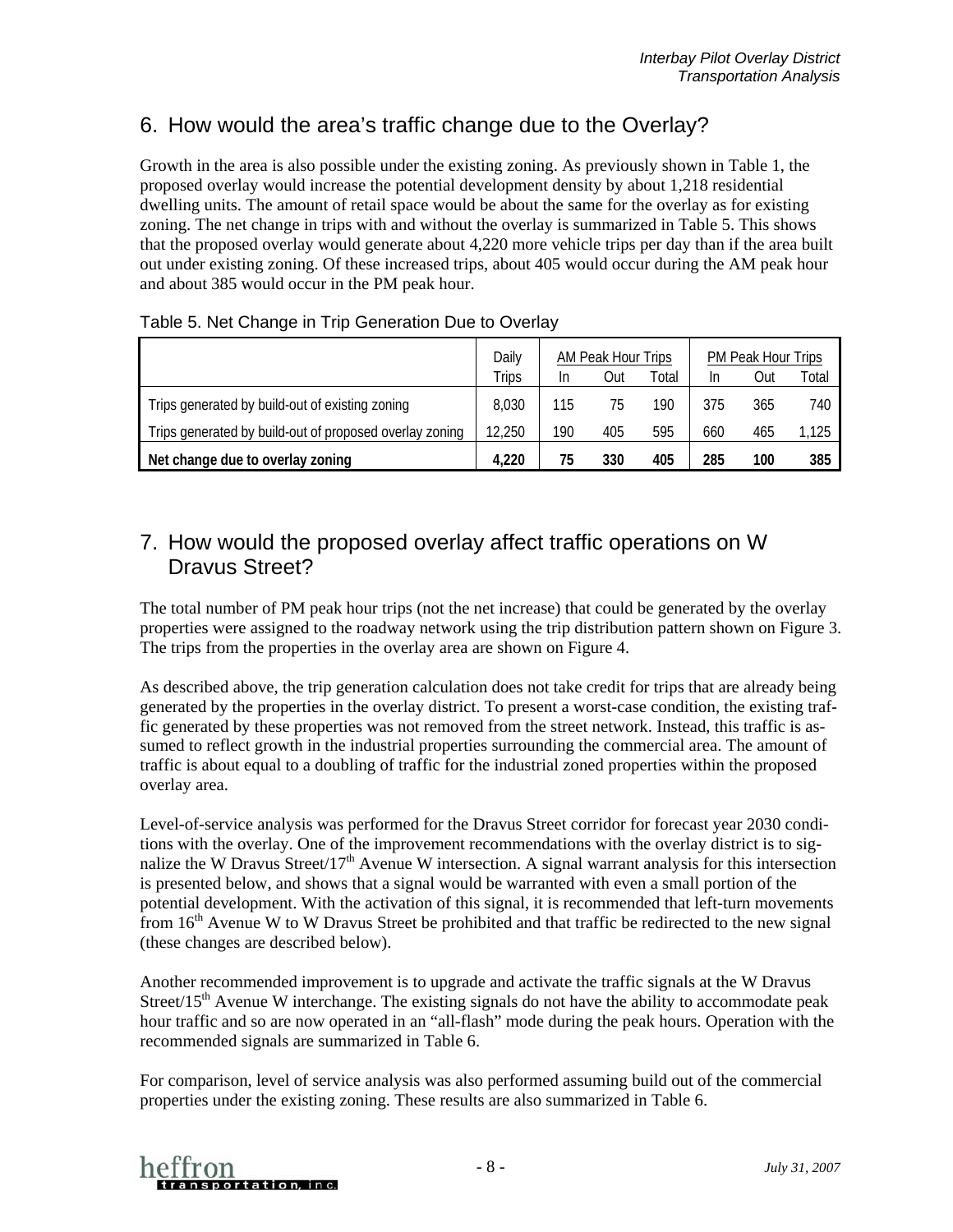<span id="page-8-0"></span>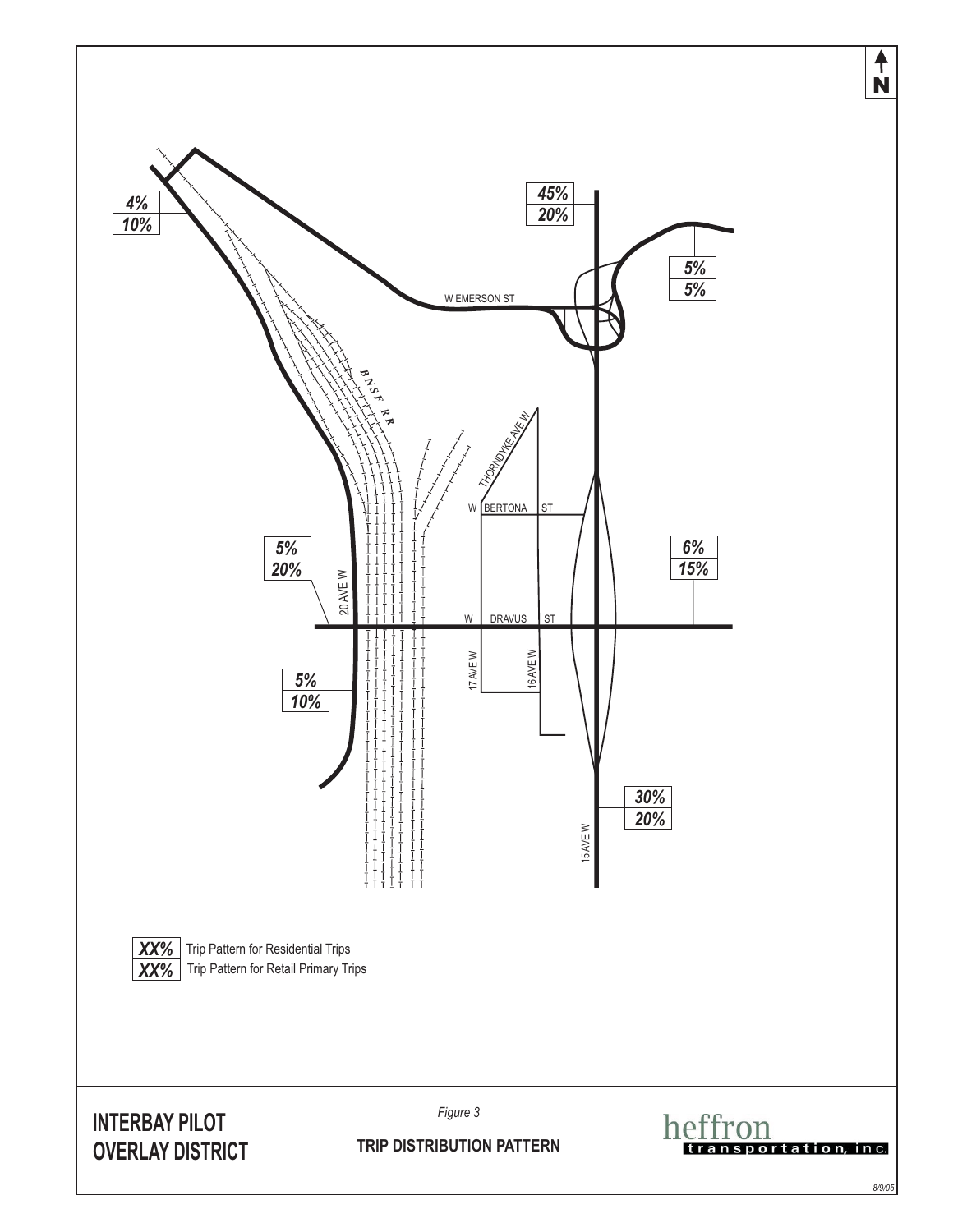<span id="page-9-0"></span>

*8/9/05*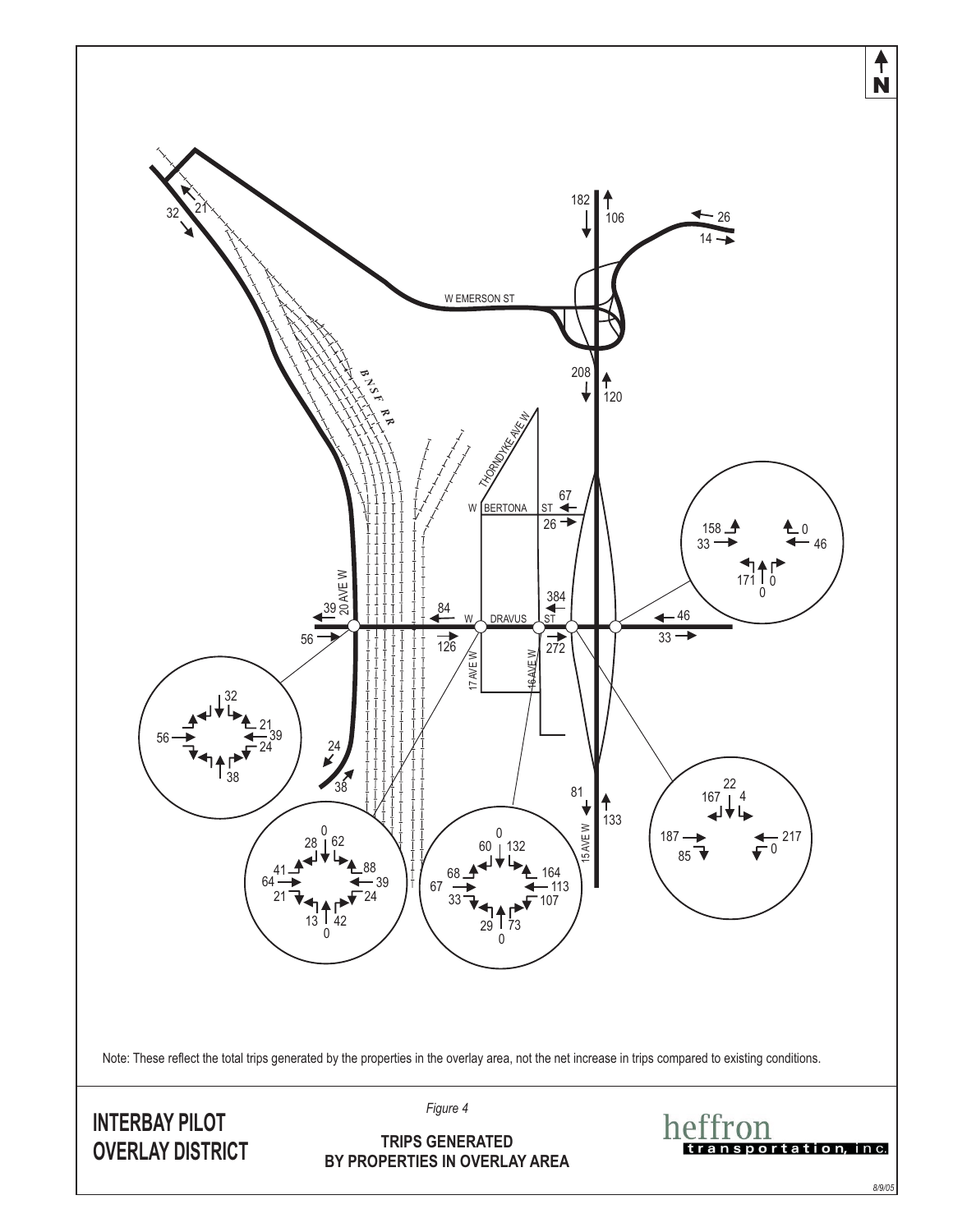|                                                                                                                                 | Year 2030 With Build-out<br>under Existing Zoning |                          |                              | Year 2030 With Full Build<br>under Overlay |
|---------------------------------------------------------------------------------------------------------------------------------|---------------------------------------------------|--------------------------|------------------------------|--------------------------------------------|
| <b>Signalized Intersection</b>                                                                                                  | LOS <sup>1</sup>                                  | Delay <sup>2</sup>       | LOS <sup>1</sup>             | Delay <sup>2</sup>                         |
| W Dravus Street/15th Avenue W - Northbound Ramps <sup>3</sup>                                                                   | All-way stop (see below)                          |                          | F                            | 90.6                                       |
| W Dravus Street/15 <sup>th</sup> Avenue W - Southbound Ramps <sup>3</sup>                                                       |                                                   | All-way stop (see below) | C                            | 30.1                                       |
| W Dravus Street/17th Avenue W                                                                                                   |                                                   | Unsignalized             | C                            | 36.6                                       |
| W Dravus Street/20th Avenue W                                                                                                   | C                                                 | 29.9                     | С                            | 25.6                                       |
| All-way Stop-Controlled Intersection                                                                                            | LOS                                               | Delay                    | <b>LOS</b>                   | Delay                                      |
| W Dravus Street/15th Avenue W - Northbound Ramps 4                                                                              | F                                                 | 134.5                    | To be signalized (see above) |                                            |
| W Dravus Street/15th Avenue W - Southbound Ramps <sup>4</sup>                                                                   | D                                                 | 34.7                     |                              | To be signalized (see above)               |
| <b>Unsignalized Intersections</b>                                                                                               | <b>LOS</b>                                        | Delay                    | <b>LOS</b>                   | Delay                                      |
| 17 <sup>th</sup> Avenue W/W Dravus Street<br>All turns from northbound 17th Avenue W<br>All turns from southbound 17th Avenue W | F<br>F                                            | >200<br>>200             |                              | To be signalized (see above)               |
| 16 <sup>th</sup> Avenue W/W Dravus Street<br>All turns from northbound 16th Avenue W<br>All turns from southbound 16th Avenue W | Е                                                 | 37.1<br>>200             | С                            | 16.3<br>16.2                               |

#### <span id="page-10-0"></span>Table 6. PM Peak Hour Level of Service –Year 2030 Without and With Overlay

*Source: Heffron Transportation, August 2005. All levels of service reflect the HCM methodology from the Synchro 6.0 software.*

*1. Level of service.* 

*2. Average seconds of delay per vehicle.* 

*3. For future conditions, this intersection was evaluated as a "clustered" intersection in which the various movements at both intersections operate with a coordinated signal phasing plan.* 

This analysis shows that the proposed signals at W Dravus Street/ $15<sup>th</sup>$  Avenue W interchange and at W Dravus Street/17<sup>th</sup> Avenue W would improve operations even with the additional growth resulting from the rezone. Although the northbound ramps at W Dravus Street/15<sup>th</sup> Avenue W would continue to operate at LOS F, these conditions reflect growth through the year 2030 as well as extensive development that the Port of Seattle had proposed for North Bay. The intersection would likely operate at acceptable levels of service for a very long time.

All other intersections would operate at LOS D or better with the suggested improvements listed later in Section 11. Improvements proposed for  $17<sup>th</sup>$  Avenue W and  $16<sup>th</sup>$  Avenue W would dramatically improve conditions above those that could exist without the Overlay.

## 8. Is a signal warranted for the W Dravus Street/17<sup>th</sup> Avenue W intersection?

Heffron Transportation evaluated the need for a traffic signal at the W Dravus Street and 17<sup>th</sup> Avenue W intersection. The need for this signal was evaluated using traffic signal warrants in the *Manual on Uniform Traffic Control Devices (MUTCD),* 2003 Edition, (US Department of Transportation, Federal Highway Administration, 2003). The Appendix to this report presents the traffic signal warrant analysis.

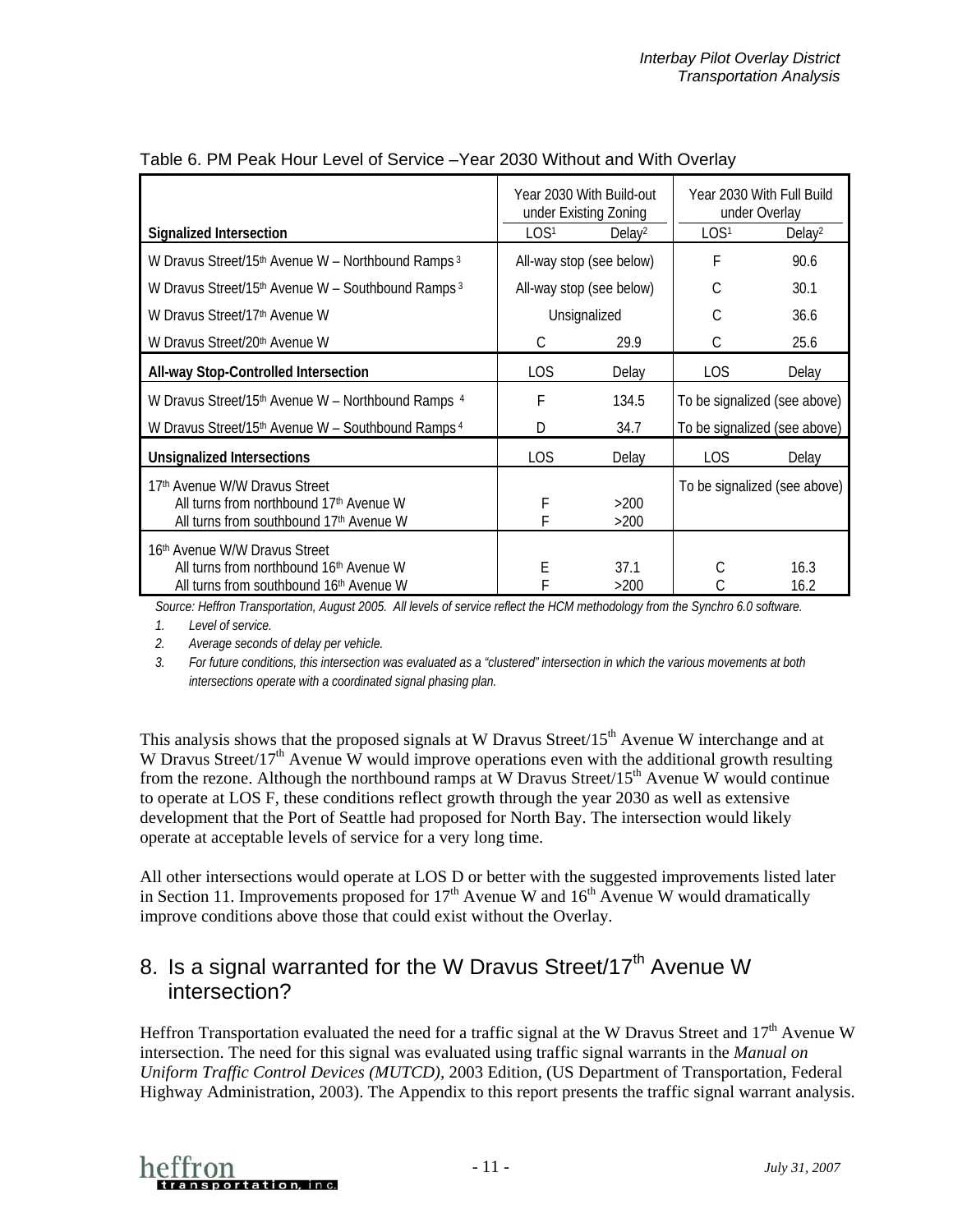The analysis determined that a traffic signal is not currently warranted at this intersection. However, if even a small portion of the potential development were to occur along  $17<sup>th</sup>$  Avenue W north or south of W Dravus Street, the additional traffic generated by these developments would likely cause the intersection to meet at least one of the volume-related traffic signal warrants. For example, in order for the intersection to meet the four-hour warrant (Warrant #2), 28 or fewer vehicles would need to be added to one of the  $17<sup>th</sup>$  Avenue W approaches for four hours during a day. This is likely for a development that generates between 300 and 400 vehicle trips per day.

Along W Dravus Street, the intersection with  $17<sup>th</sup>$  Avenue W is located approximately 550 feet from the signalized intersection with  $15<sup>th</sup>$  Avenue W and over 800 feet from the signalized intersection with  $20<sup>th</sup>$  Avenue W. There are two city streets between the two signals that provide access to all of the commercial and industrial development in this area of Interbay:  $16<sup>th</sup>$  Avenue W and  $17<sup>th</sup>$  Avenue W. Turns from both side streets onto W Dravus Street operate at LOS F today. A signal should not be considered for 16<sup>th</sup> Avenue W because it is located too close to 15<sup>th</sup> Avenue W. The 17<sup>th</sup> Avenue W intersection is located far enough from  $15<sup>th</sup>$  Avenue W and  $20<sup>th</sup>$  Avenue W such that a new signal at the intersection would not adversely affect operations at these nearby signals. If a signal were installed at  $17<sup>th</sup>$  Avenue W, it could help organize side street traffic movements in the neighborhood, and provide an access onto W Dravus Street that would operate better than existing conditions. The grid of streets north and south of W Dravus Street would allow motorists access to a new signal, which in turn would reduce traffic on  $16<sup>th</sup>$  Avenue W where congestion now exists.

One final benefit of a traffic signal at the W Dravus Street/ $17<sup>th</sup>$  Avenue W intersection is that it would serve the off-peak event and recreational traffic needs associated with the Interbay Stadium. Access to this stadium is provided from  $17<sup>th</sup>$  Avenue W south of W Dravus Street. It is the home soccer stadium for Seattle Pacific University and has a seating capacity of 900 persons. Extreme congestion exists in the area before and after events at the stadium as vehicles circulate through the neighborhood to find parking or exit the neighborhood after an event. Because parking in the immediate stadium vicinity is limited, most event attendees park in areas north of W Dravus Street and cross this street to the stadium. Counts performed after a sold-out event at the stadium determined that about 200 pedestrians crossed W Dravus Street in the 15-minute period following the game. Although large events at the stadium occur infrequently, a signal would improve vehicular flows and pedestrian crossing safety for such events.

### 9. What streetscape and pedestrian improvements are proposed?

The Interbay Pilot Overlay District includes substantial streetscape improvements and pedestrian amenities. In addition, the Overlay District proposes limits on site-access driveways, particularly those located along major pedestrian streets, which include W Dravus Street from  $15<sup>th</sup>$  Avenue W to  $17<sup>th</sup>$  Avenue W and  $16<sup>th</sup>$  Avenue W from W Barrett Street to W Bertona Street.

### 10. Is transit service adequate to accommodate the overlay?

The most-intensive development under the proposed overlay is expected to generate about 330 transit trips during the peak hour. The overlay is intended to be compatible with the designation of this area as a transit hub in the Regional Transit Plan. Even though the proposed Monorail station in this location will not happen, there are still two major King County Metro routes on  $15<sup>th</sup>$  Avenue W that provide service between Ballard and downtown Seattle: Route 15 and Route 18. In addition, Route 33 with service between Discovery Park and downtown, and Route 31, with service between Magnolia and the University District, use  $20<sup>th</sup>$  Avenue W near the site. There are no existing transit routes that use W Dravus Street through Interbay, except during adverse weather when W Dravus Street is used to bypass the Magnolia Bridge.

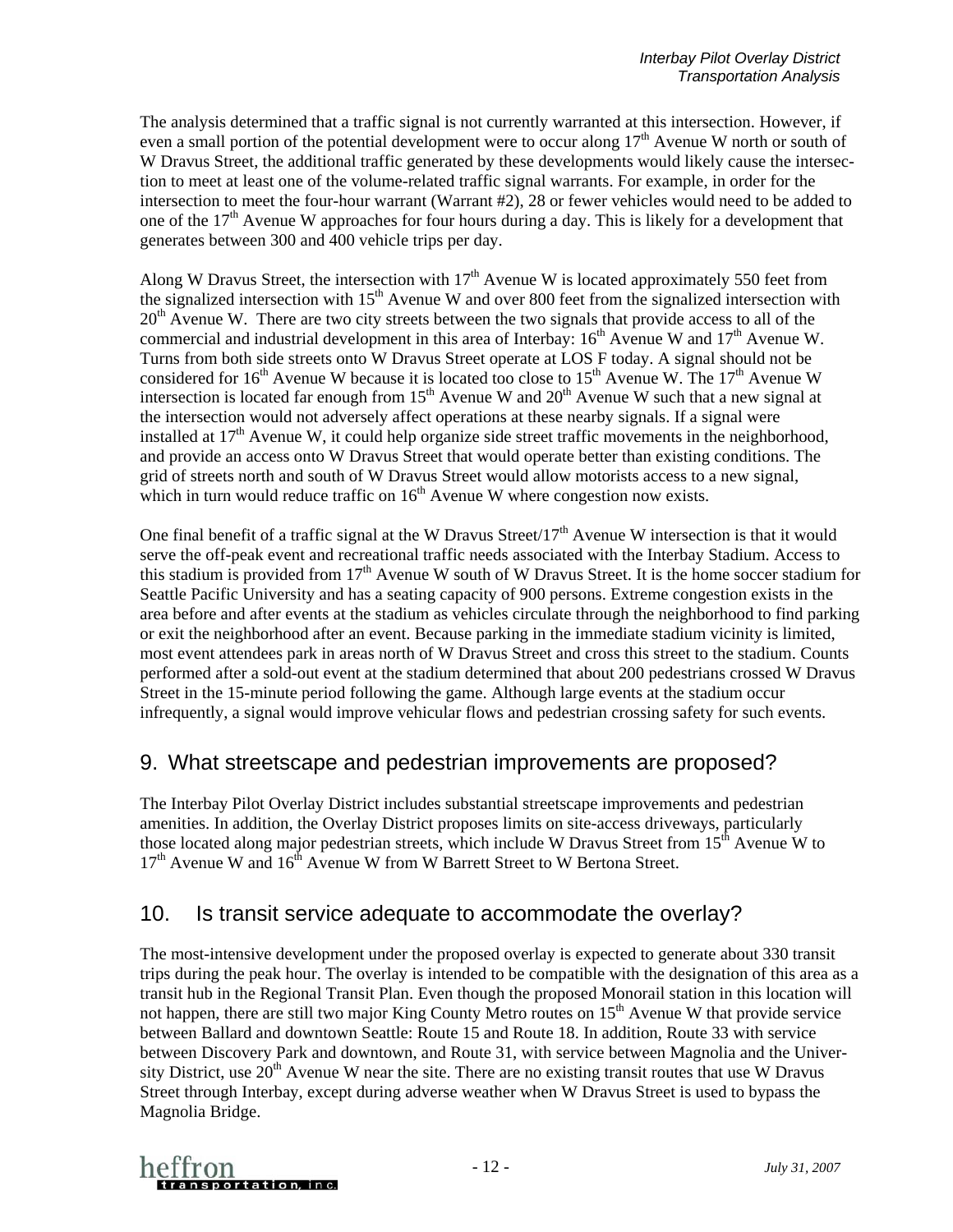#### 11. What other transportation improvements would be needed to accommodate the overlay and other traffic growth?

The traffic analysis described in prior sections of this memorandum was used to determine transportation improvements that should be considered to accommodate additional traffic. These are listed below:

- **Install traffic signal at the W Dravus Street/17th Avenue W intersection.** This intersection nearly meets signal warrant requirements today, and would certainly meet them with the additional traffic generated by new development. A signal at this location would also facilitate access control measures for vehicles and pedestrian crossings on W Dravus Street.
- **Provide left turn lanes on 17th Avenue W approaching the intersection of W Dravus Street.** Consider providing for a dual-left-turn movement on the southbound approach to this intersection (one left-turn lane and one left-thru-right lane). This would require that the intersection have "split phasing" for the northbound and southbound movements. This configuration was evaluated and would result in LOS C operating conditions. The intersection would have the same level of service with single left turn lanes and conventional signal phasing, but the dual-left-turn movement would reduce queue lengths.
- **Restrict left turn movements from 16<sup>th</sup> Avenue W onto W Dravus Street.** This intersection is too close to the interchange at  $15<sup>th</sup>$  Avenue W to be signalized. Without a signal, leftturn movements could experience long delays and queues. With the proposed signal at  $17<sup>th</sup>$ Avenue W, these movements can be diverted to that location, which would improve operations and safety. The LOS C condition at W Dravus Street/17<sup>th</sup> Avenue W assumes the additional traffic associated with this restriction. Left turns from W Dravus Street to both directions of  $16<sup>th</sup>$  Avenue W should be retained.
- **Control access to W Dravus Street between 16th and 17th Avenues W.** Driveways on W Dravus Street should be restricted to right-turn only for exiting movements. Depending on the separation from adjacent intersections, left-turn movements from W Dravus Street could be allowed. To the extent possible, all access should be directed to  $17<sup>th</sup>$  Avenue W.
- **Improve the intersection at W Bertona Street/15<sup>th</sup> Avenue W southbound ramp.** This intersection is located at the diverge area for the  $15<sup>th</sup>$  Avenue W off-ramp. If possible, inbound (westbound) movements to W Bertona Street should be striped and separated from through movements and the corner radii should be enlarge to accommodate higher-speed maneuvers. Outbound (eastbound) movements should either be prohibited or restricted to right-turn-only onto the ramp. If needed, the ramp gore area should be extended or curbed to prevent eastbound turns directly to the mainline of  $15<sup>th</sup>$  Avenue W.
- I**mprove the W Dravus Street/15th Avenue W interchange.** The intersection at the northbound ramps is projected to operate at a poor LOS F in the future if it continues to operate in the all-flash mode during the PM peak hour. The LOS F condition would occur with or without the proposed rezone. The project should contribute towards to cost of upgrading the signal system at the W Dravus Street/15<sup>th</sup> Avenue W interchange. With the signal, the intersection would operate at better than the no action conditions.

MCH/mch

Attachments

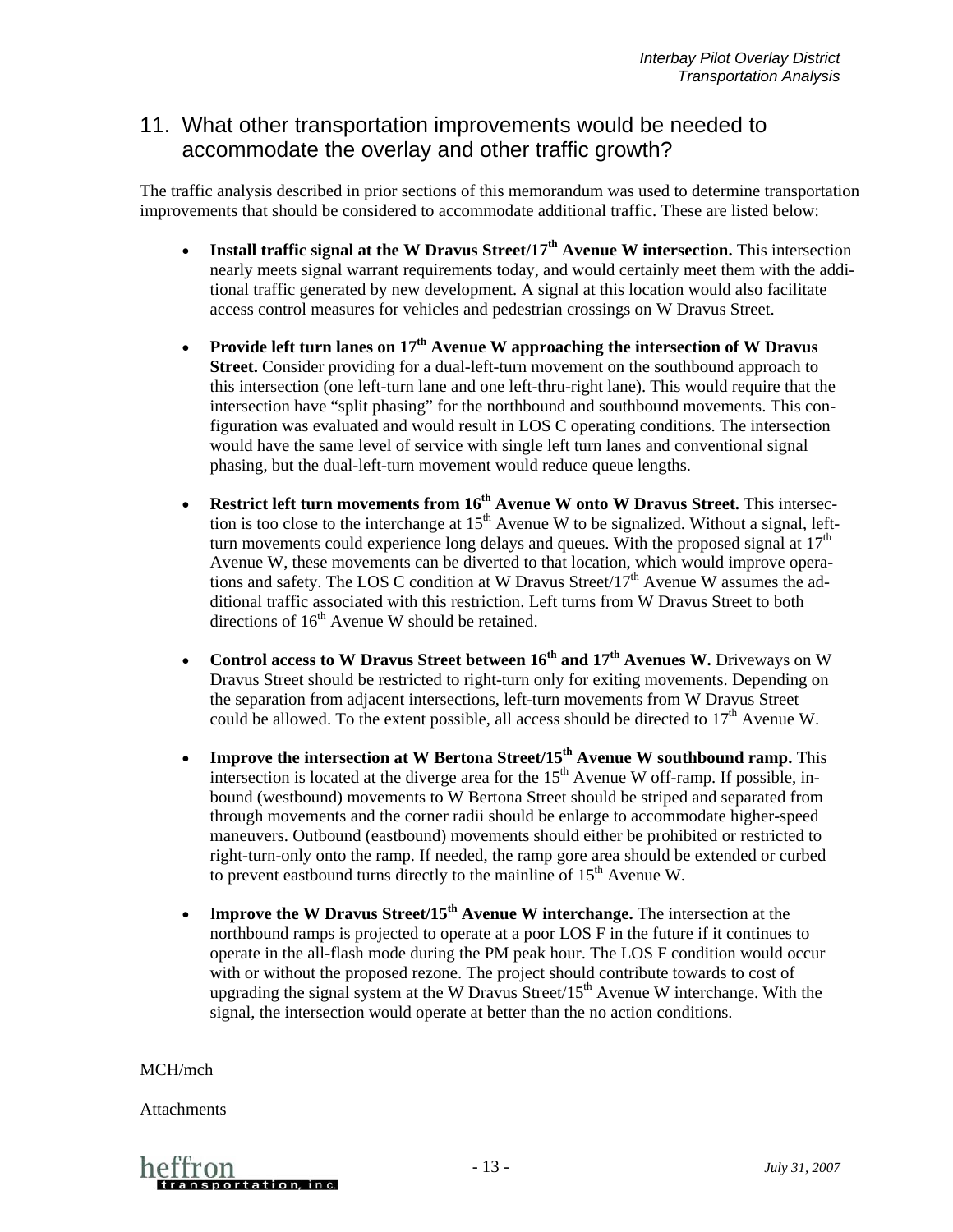## APPENDIX Signal Warrant Analysis for W Dravus Street/17<sup>th</sup> Avenue W

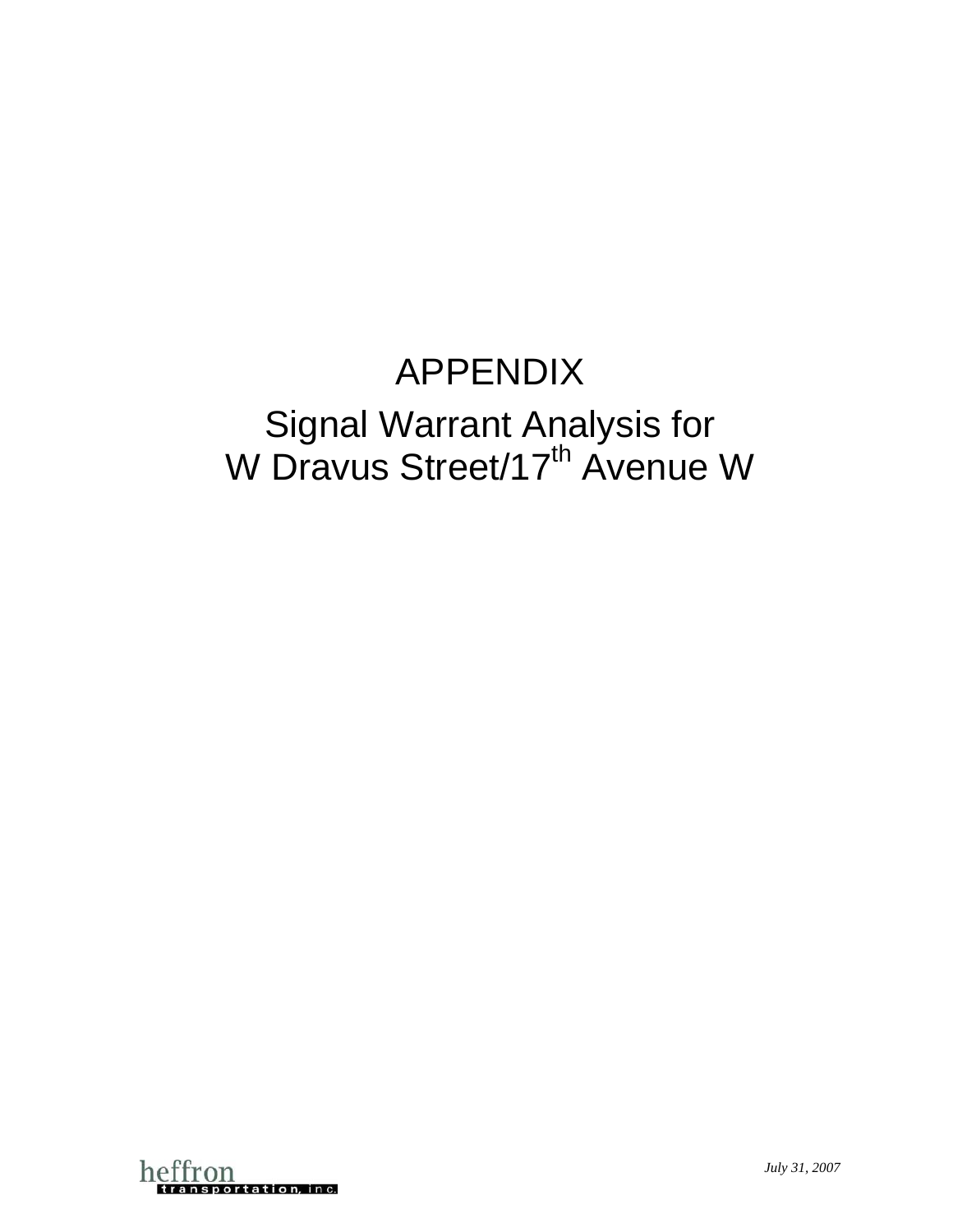Heffron Transportation evaluated the need for a traffic signal at the W Dravus Street and  $17<sup>th</sup>$  Avenue W intersection. The need for this signal was evaluated using traffic signal warrants in the *Manual on Uniform Traffic Control Devices (MUTCD),* 2003 Edition, (US Department of Transportation – Federal Highway Administration, 2003).

Existing (2004) traffic volumes were examined with the signal warrants published in the *MUTCD.* The manual states, "A traffic control signal should not be installed unless one or more of the factors described in this section are met." The eight (8) warrants for traffic signal installation are listed below:

- Warrant 1 Eight-Hour Vehicular Volume (minimum volumes over eight hours)
- Warrant 2 Four-Hour Vehicular Volume (minimum volumes over four hours)
- Warrant 3 Peak Hour (minimum volume over one hour period)
- Warrant 4 Pedestrian Volume
- Warrant 5 School Crossing (adequacy of gaps near school crossing location)
- Warrant 6 Coordinated Signal System (platooning for one-way or two-way streets)
- Warrant 7 Crash Experience (number and type of accidents)
- Warrant 8 Roadway Network (for organized traffic flow networks)

#### Traffic Data Collection

Machine traffic counts were taken on the north, south, and east legs of the W Dravus Street/17<sup>th</sup> Avenue W intersection for two days (September 13 and 14, 2004). The machine traffic counters collected traffic data for both directions of travel on each roadway. In addition, a PM peak hour turning movement count was performed at this intersection on September 14, 2004.

A traffic and pedestrian count was also performed on Friday, October 8, 2004 between 6:00 and 9:30 P.M. when Seattle Pacific University had a home soccer game against Seattle University at the Interbay Stadium. According to observations and press reports, the stadium seats were full (about 900 people) with about 100 more spectators standing around the field.

#### Traffic Volume Warrants

The applicable traffic signal warrants were reviewed based on the existing (2004) data collected. For this intersection, volume Warrants 1 (Eight Hour), 2 (Four Hour), and 3 (Peak Hour) are most relevant. The existing year-2004 conditions were evaluated against these traffic-volume warrants as summarized in Table A (attached). Existing traffic volumes at the intersection would not meet any of the traffic signal warrants.

The main street traffic volumes on W Dravus Street would meet the minimum volume threshold for all of the traffic volume warrants, and would meet these volumes for the required eight or four hours in a day. The side-street volumes on  $17<sup>th</sup>$  Avenue W are not yet high enough to cause the warrants to be triggered. However, even a small amount of growth located either north or south of W Dravus Street would trigger one or more of the warrants.

The warrant that is closest to being met is the Four-Hour Warrant (Warrant #2). In order for the intersection to meet this warrant, 28 or fewer vehicles would need to be added to one of the  $17<sup>th</sup>$  Avenue W approaches for four hours during a day. This is likely for a development that generates between 300 and 400 vehicle trips per day. The warrants should continue to be monitored as individual building permits are submitted in the Interbay area.